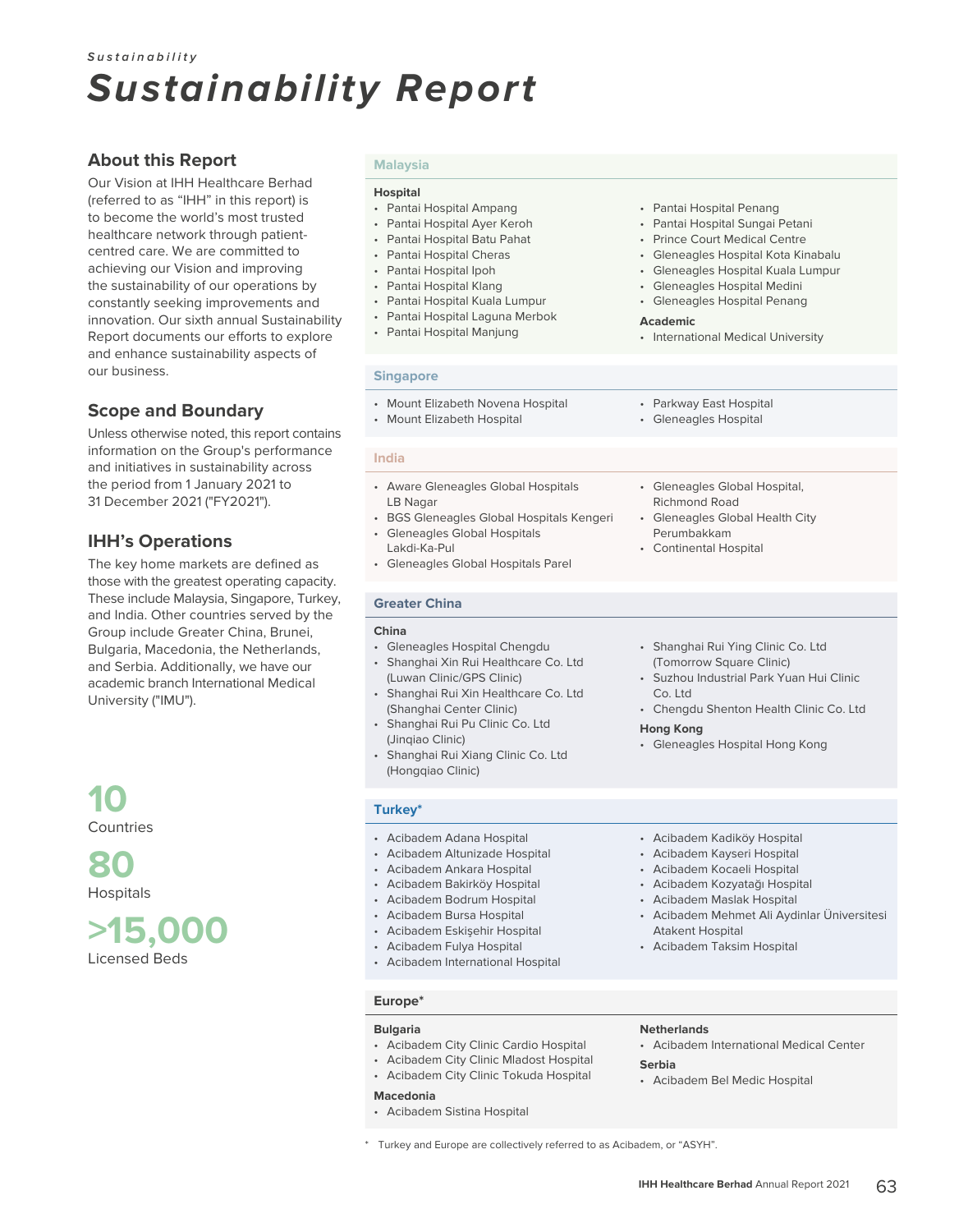### **Reporting Framework**

The statement has been prepared in compliance with the Bursa Malaysia Securities Berhad's Main Market Listing Requirements, with reference to the Sustainability Reporting Guide

(2nd edition). Further, this statement incorporates the Global Reporting Initiative Standards, including the Sector Specific Sustainability Topics for Healthcare Providers and Services and Healthcare Technology.

By using Integrated Reporting, IHH can consider and communicate both financial and non-financial risks and opportunities. The table of contents below summarises where the sustainability-related content can be found in the Integrated Report.

| <b>Contents of the Sustainability Statement</b>            | <b>Location within the Integrated Report</b>                                                            | Page number                                                   |
|------------------------------------------------------------|---------------------------------------------------------------------------------------------------------|---------------------------------------------------------------|
| <b>Material Sustainability Matters</b>                     | Our Material Sustainability Matters                                                                     | $44 - 46$                                                     |
| Stakeholder Engagement                                     | Stakeholder Engagement                                                                                  | $40 - 43$                                                     |
| Sustainability Statement Scope and Boundary                | <b>Sustainability Statement</b>                                                                         | 63                                                            |
| <b>Sustainability Highlights</b>                           | <b>Sustainability Statement</b>                                                                         | 64                                                            |
| Our Sustainability Approach and Policy                     | <b>Sustainability Statement</b>                                                                         | 65                                                            |
| The Sustainability Journey                                 | <b>Sustainability Statement</b>                                                                         | 66                                                            |
| Our Global Initiatives (KPIs)                              | <b>Sustainability Statement</b>                                                                         | 69                                                            |
| Disclosures related to the Material Sustainability Matters | <b>Our Patients</b><br>Our People<br>Our Organisation<br><b>Our Environment</b><br><b>Our Community</b> | $70 - 73$<br>$74 - 77$<br>$78 - 80$<br>$81 - 83$<br>$84 - 85$ |
| The Governance Structure                                   | <b>Sustainability Governance Report</b>                                                                 | 134                                                           |

## **FY2021 Report Highlights**

| <b>Our Patients</b>     | • Reached the <b>group-wide KPI</b> goal<br>for Net Promoter Score                                                 | . Adherence to COVID-19 guidelines<br>to ensure patient safety                                                                    |
|-------------------------|--------------------------------------------------------------------------------------------------------------------|-----------------------------------------------------------------------------------------------------------------------------------|
| <b>Our People</b>       | • Gave performance appraisals<br>to all eligible employees                                                         | · Recorded zero workplace fatalities<br>in all business units                                                                     |
| <b>Our Organisation</b> | • Established <b>telemedicine</b> to support<br>patients via video consultations from<br>the comfort of their home | $\cdot$ A competitive tendering process<br>ensures the cost-effectiveness of our services<br>under the Group Procurement Strategy |
| <b>Our Environment</b>  | • Solar panels generated $61,356$ kWh<br>of electricity at IHH Malaysia's Pantai<br>Hospital Laguna Merbok (PHLM)  | • Implemented <b>waste reduction</b> initiatives<br>across all business units                                                     |
| <b>Our Community</b>    | • Offering transparent and fixed-<br>price medical packages                                                        | • Contributed to the <b>advancement of</b><br><b>biomedicine</b> by supporting the Indian<br>Council of Medical Research          |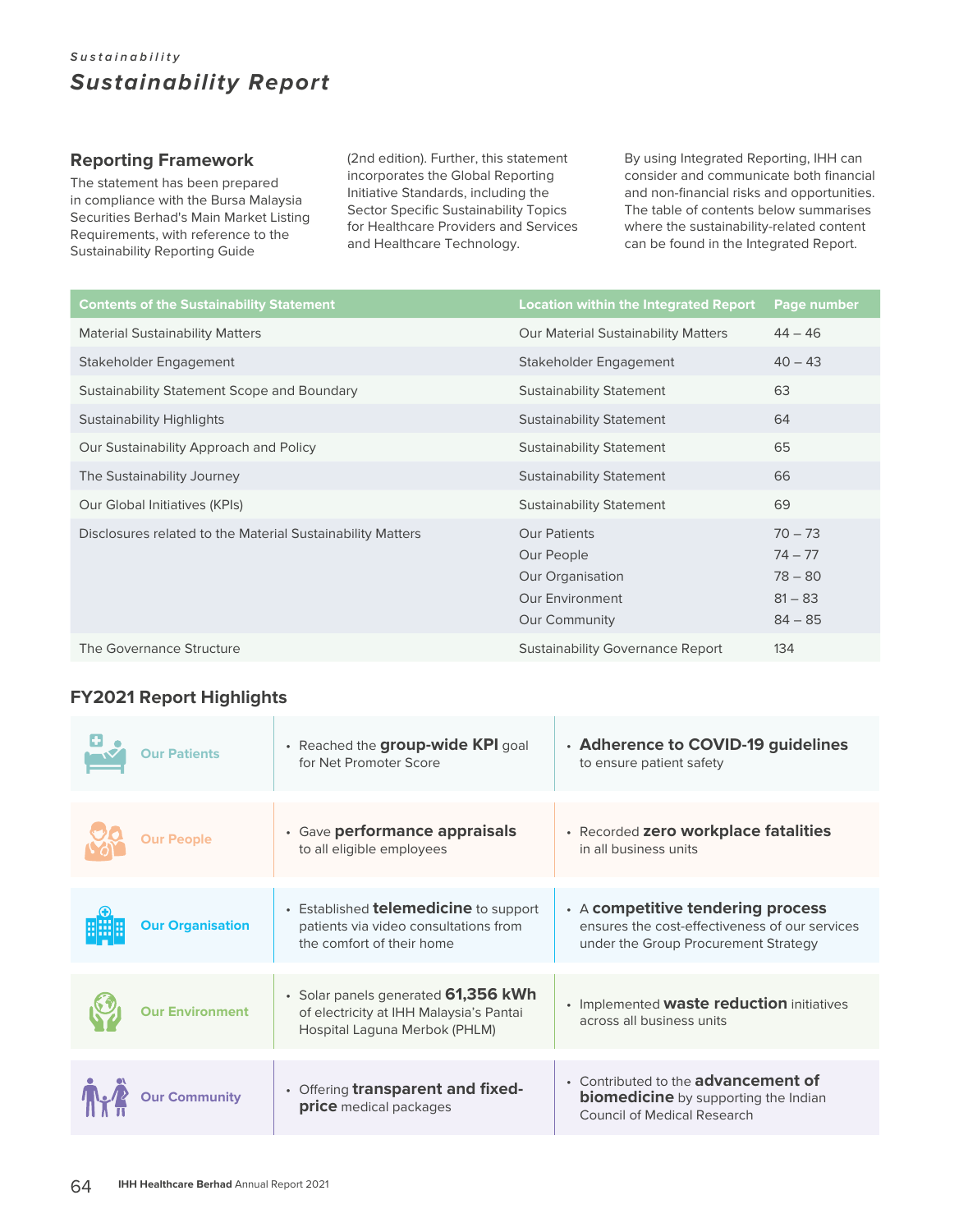### **Our Approach to Sustainability**

We have developed a comprehensive framework that outlines the Group's approach to embed sustainable values to help further IHH's sustainability ambitions and support the United Nations Sustainable Development Agenda. Our Sustainability Strategy Framework shows how important sustainability focus areas align with relevant United Nations Sustainable Development Goals ("SDGs"), as well as our five Sustainability Pillars and Group-wide Sustainability Policy.



The Sustainability Policy, developed and approved by our Board in FY2020, provides principles guiding how a culture of sustainability should be promoted across the Group. The Policy complements our sustainable approach to our business by expanding on our key sustainability focus areas.

### **IHH Sustainability Policy Tenets**

| Ensuring ethics and transparency are at the forefront<br>of our daily operations                                                                                                              | 6 | Providing high-quality healthcare services<br>through highly trained medical, nursing, and<br>administrative personnel                                                   |
|-----------------------------------------------------------------------------------------------------------------------------------------------------------------------------------------------|---|--------------------------------------------------------------------------------------------------------------------------------------------------------------------------|
| Complying with legislation, regulations, and codes of<br>practice governing medical facilities in the countries<br>where we operate                                                           |   | Analysing and improving our environmental<br>performance by identifying and monitoring the<br>environmental impacts of the Group's business<br>activities and facilities |
| Enriching the local economy and delivering<br>sustainable economic growth to investors                                                                                                        | 8 | Raising employee awareness of environmental<br>issues and encouraging green practices as much<br>as possible                                                             |
| Engaging continuously with all relevant stakeholders,<br>such as but not limited to patients, employees,<br>suppliers, and students to manage their concerns<br>and expectations of the Group |   | Making a positive impact on local communities and<br>assisting them with improving their quality of life                                                                 |
| Continually working to improve the quality of our<br>healthcare services to meet stakeholder expectation                                                                                      |   |                                                                                                                                                                          |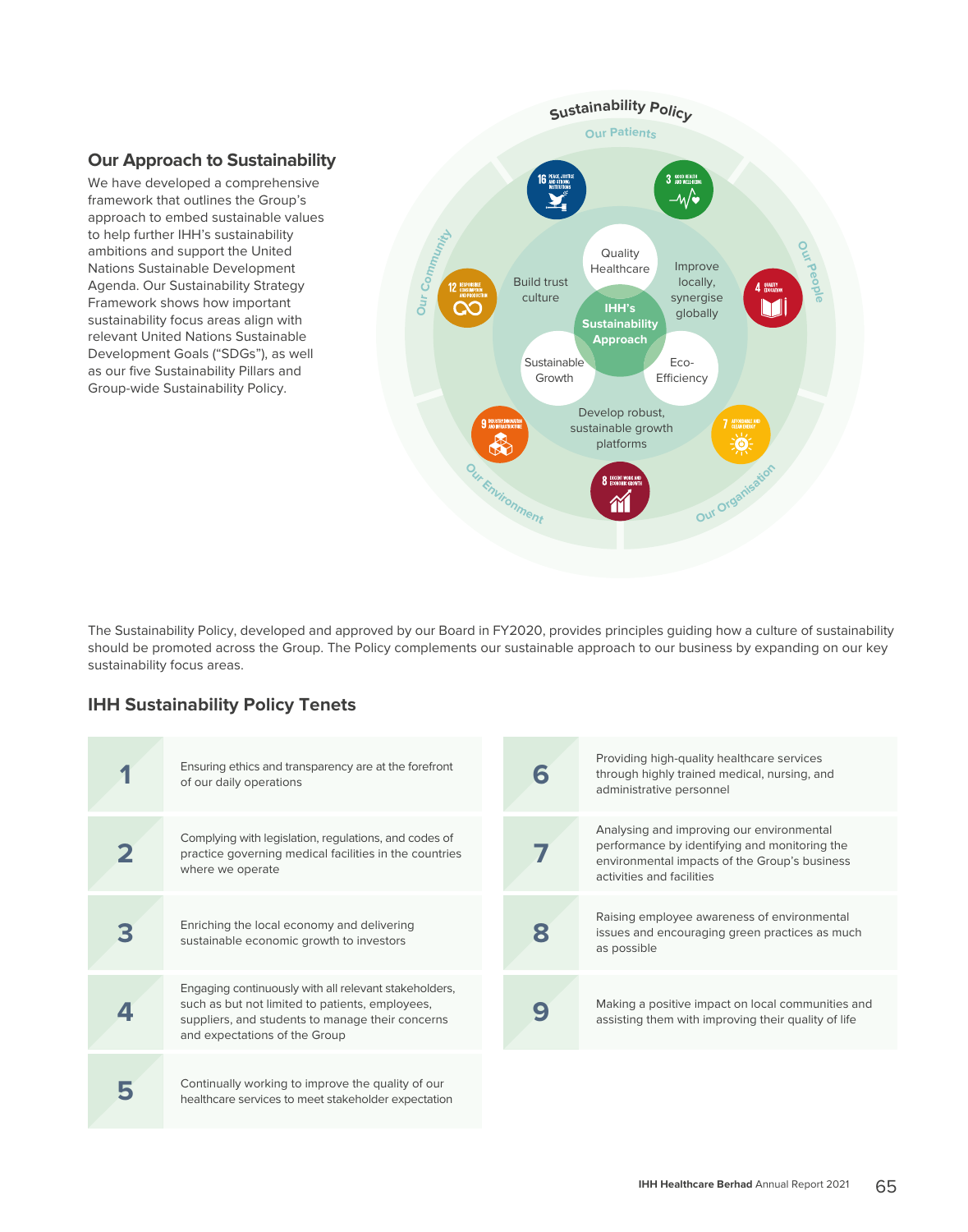### **IHH's Sustainability Journey**

International experiences in the past few years have reinforced the value of sustainable practices at IHH. Our business model is based on a tri-fold strategy in sustainability – Quality Healthcare, Eco-Efficiency and Sustainable Growth. Our objective is to become the most trusted healthcare provider globally and create sustained value for our stakeholders through five sustainability pillars.

In 2016, we introduced our first sustainability statement and identified the Group's material sustainability priorities. In the six years since the report, IHH has made significant strides to embed sustainability throughout all its operations. A robust governance structure governs all sustainability-related matters, and we have adopted seven of the Sustainable Development Goals.

The FY2021 reporting period marks our first steps in our five-year Sustainability Roadmap and Action Plan, including implementing Key Performance Indicators (KPIs) to track our progress toward the goals we consider fundamental to IHH's sustainable future. Last year, a Sustainability Roadmap was created to develop a clear timeline for our objectives and goals. The Group can build upon existing strategies

and current knowledge to better focus on our targets. Our targets reflect our five sustainability pillars and three strategic thrusts, ensuring we are directing our efforts in the direction that will significantly impact the Group and stakeholders. Our Sustainability Management Committee ("SMC") reviews the Roadmap annually to ensure it remains up to date and that we are progressing towards our goals.

We have enhanced our report to communicate IHH's sustainability performance concisely and transparently. Please refer to more information about the Group's sustainability efforts on page 70 to 84.

# **2016**

- Disclosed our inaugural sustainability statement in our Annual Report
- Established our Sustainability governance structure with clear lines of accountability for sustainability management
- Conducted our first materiality assessment to identify our material sustainability matters

# **2018**

• Inclusion of Gleneagles Global Hospital Richmond Road (Bengaluru) in the scope of sustainability reporting

# **2020**

- Established Sustainability Policy
- Established Key Performance Indicators (KPIs)
- Developed a five-year Sustainability Roadmap and Action Plan
- Increased priority of health and safety-related material matters, in response to COVID-19

# **2026 Goals**

- Fully integrate sustainability across all operations
- Provide comprehensive disclosures on sustainability performance
- Obtain assurance for all disclosures

# **2017**

- Inclusion of hospitals in India in the scope of sustainability reporting
- Adopted six United Nations Sustainable Development Goals
- Established Terms of Reference for the Sustainability Committee to outline roles and responsibilities of members
- Conducted materiality assessment to ensure the relevance of material sustainability matters

# **2019**

- Inclusion of Greater China and Eastern Europe in the scope of reporting
- Establishing Anti-Bribery and Corruption (ABC) Policy

# **2021**

- Finalised five-year Sustainability Roadmap and Action Plan
- Implemented
- Sustainability Policy Reviewed material matters and conducted materiality assessment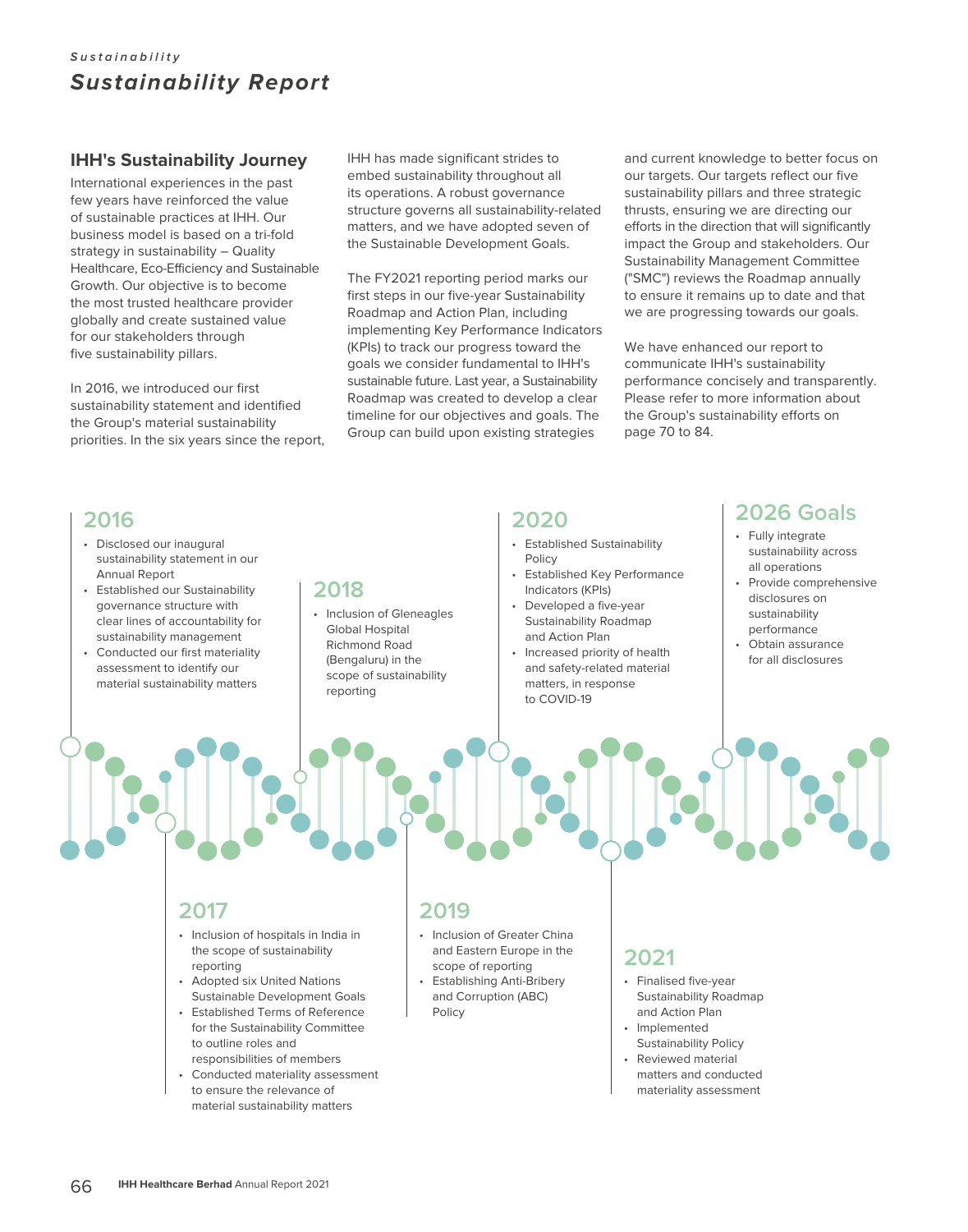### **The United Nations Sustainable Development Goals**

With a global network of private healthcare systems spanning ten countries, IHH recognises the importance of developing a science-based foundation for addressing the Group's sustainability challenges. Globally, IHH has committed to reducing social inequalities and tackling climate change in line with the Sustainable Development Goals (SDGs) while safeguarding universal human rights.

The Group has identified seven SDGs most relevant to its business and best placed to make a significant impact. We review the Goals annually to ensure our operations and initiatives align with each SDG. As illustrated below, the Group has adopted the relevant SDGs to contribute to the 2030 Global Agenda for Sustainable Development.

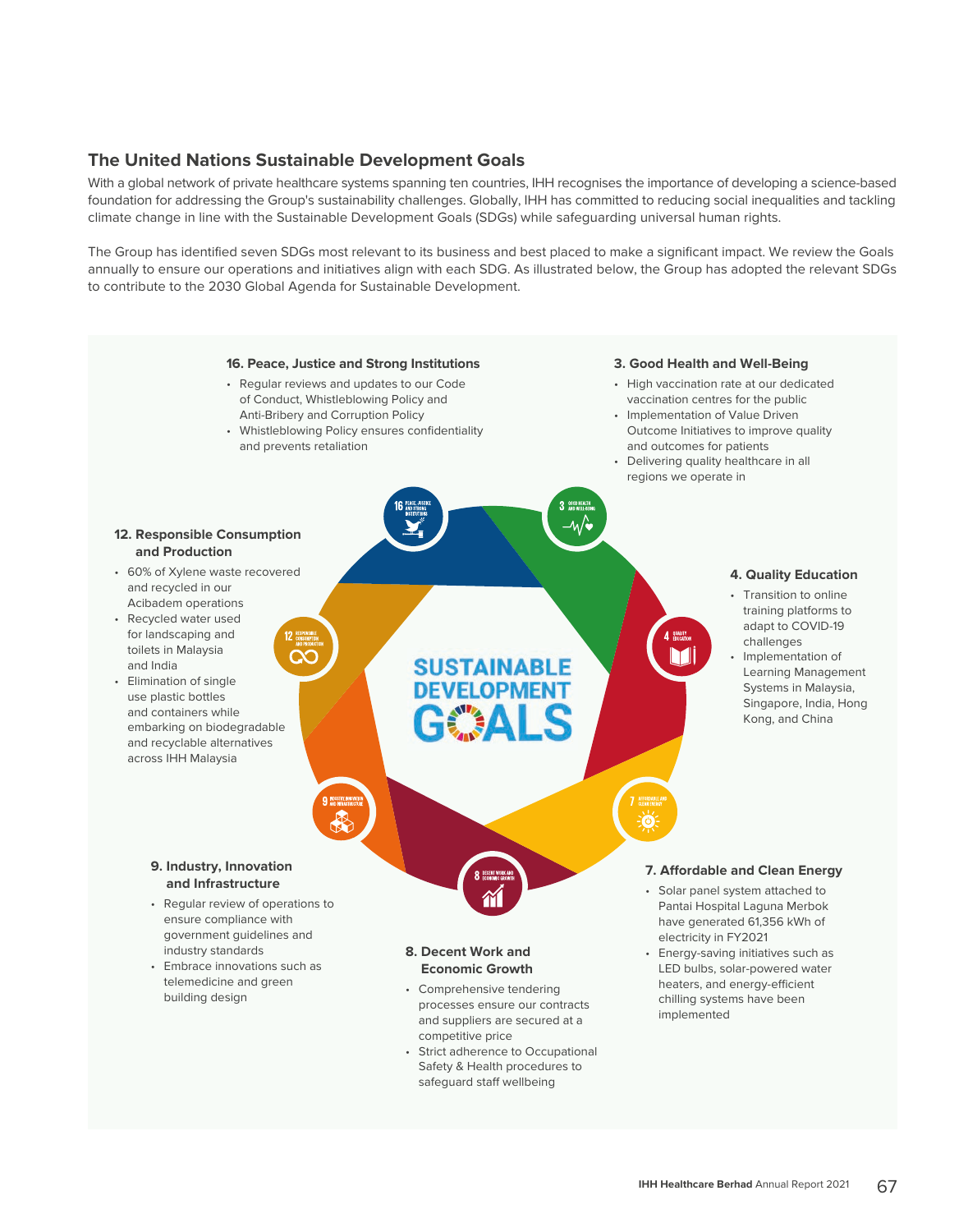### **Our Pillars of Sustainability**

In FY2017, the Group established its five sustainability pillars. Our five key strategic areas define our highest priorities and allow us to tailor our sustainability efforts, ensuring our initiatives are developed for those areas where they will most benefit.



### **Our Patients**

We put the needs of our patients first. Patients are vital to what we do as the world's leading private healthcare provider. Our ultimate goal is to provide safe, effective, and high-quality healthcare services to our patients to ensure their safety and satisfaction.



### **Our People**

Operational efficiency is a function of our human capital. We strive to make our team members feel appreciated by maintaining a safe and conducive working environment. Our diverse team's unique perspectives and dedication to work make our team strong.



### **Our Organisation**

We take pride in operating ethically and following all applicable legislation and industry best practices throughout the organisation. This commitment to integrity has earned us the reputation we have.



### **Our Environment**

We take strict measures to minimise our environmental footprint and decrease our operation's impact on the environment. To protect our planet and the wider community, we focus on efficient consumption of natural resources and appropriate management of generated wastes.



### **Our Community**

Community support is integral to the success of our Group. Our goal is to promote healthy living and wellbeing in our communities by providing basic healthcare and health education.